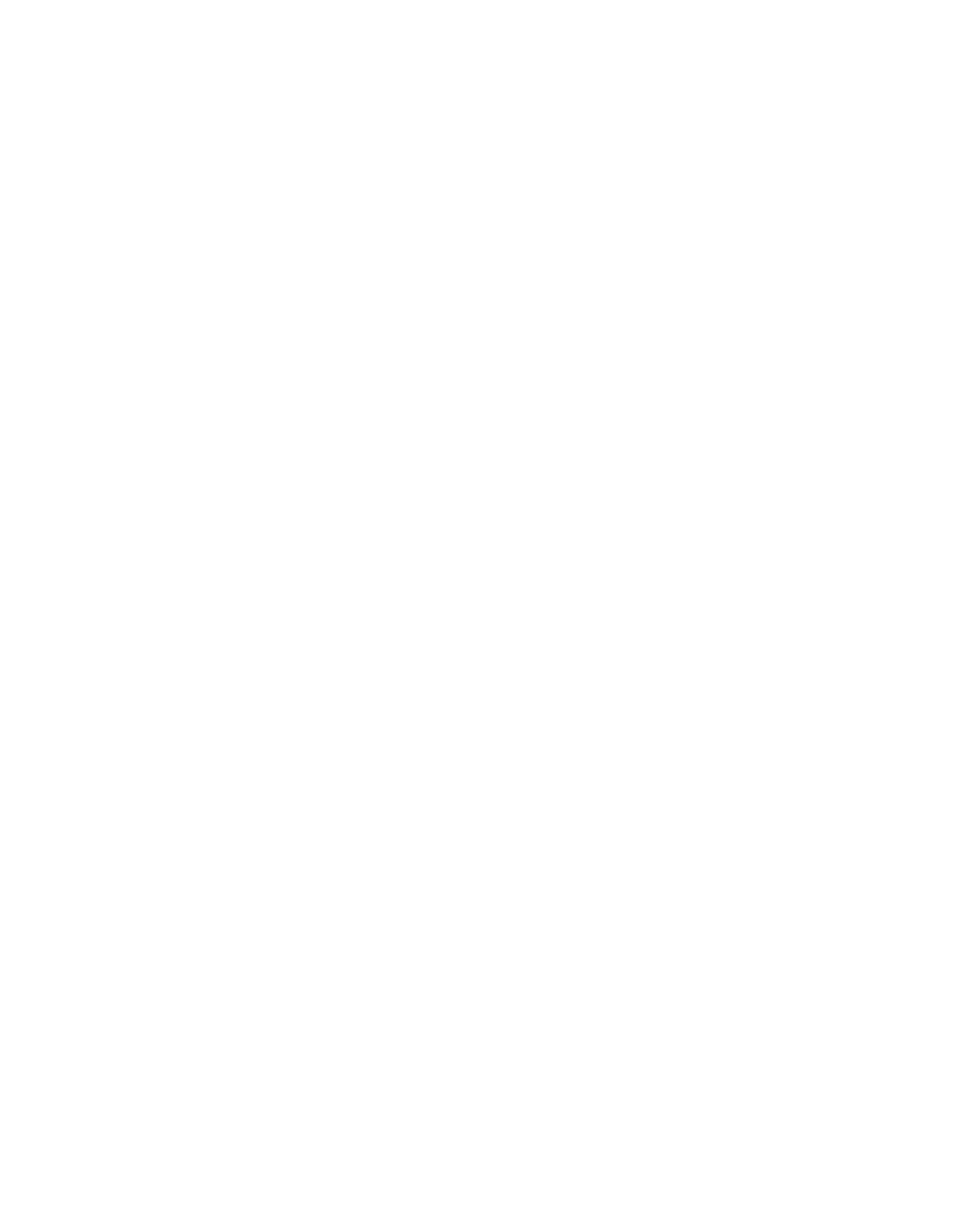### ABSOLUTE MAXIMUM RATINGS

**Table 2.** 

| <b>Parameter</b>                                            | Rating                               |
|-------------------------------------------------------------|--------------------------------------|
| Acceleration (Any Axis, Unpowered, 0.5 ms)                  | 2000 q                               |
| Acceleration (Any Axis, Powered, 0.5 ms)                    | 2000 q                               |
| $+V5$                                                       | $-0.3$ V to $+6.0$ V                 |
| <b>Output Short-Circuit Duration</b><br>(Any Pin to Common) | Indefininte                          |
| <b>Operating Temperature Range</b>                          | $-55^{\circ}$ C to +125 $^{\circ}$ C |
| Storage Temperature                                         | $-65^{\circ}$ C to $+150^{\circ}$ C  |

Stresses above those listed under Absolute Maximum Ratings may cause permanent damage to the device. This is a stress rating only and functional operation of the device at these or any other conditions above those indicated in the operational section of this specification is not implied. Exposure to absolute maximum rating conditions for extended periods may affect device reliability.

Applications requiring more than 200 cycles to MIL-STD-883 Method 1010 Condition B (–55°C to +125°C) require underfill or other means to achieve this requirement.

Drops onto hard surfaces can cause shocks of greater than 2000 g and exceed the absolute maximum rating of the device Care should be exercised in handling to avoid damage.

#### **RATE SENSITIVE AXIS**

This is a Z-axis rate-sensing device that is also called a yaw rate sensing device. It produces a positive going output voltage for clockwise rotation about the axis normal to the package top, i.e., clockwise when looking down at the package lid.





degradation or loss of ctionality.

ESD (electrostatic discharge) sensitive device. Electrostatic charges as high as 4000 V readily accumulate on the human body and test equilibrities as device of the device of cancel very devit bout detection. Although this human body and test equipment and can discharge without detection. Although this product features proprietary ESD protection. proprietary ESD protection circuits, permanent damage may occur on devices subjected to high energy electrostatic discharge therefore, per ESD precautions are recommended to avoid performance er  $ESD$  precautions are recommended to avoid performance

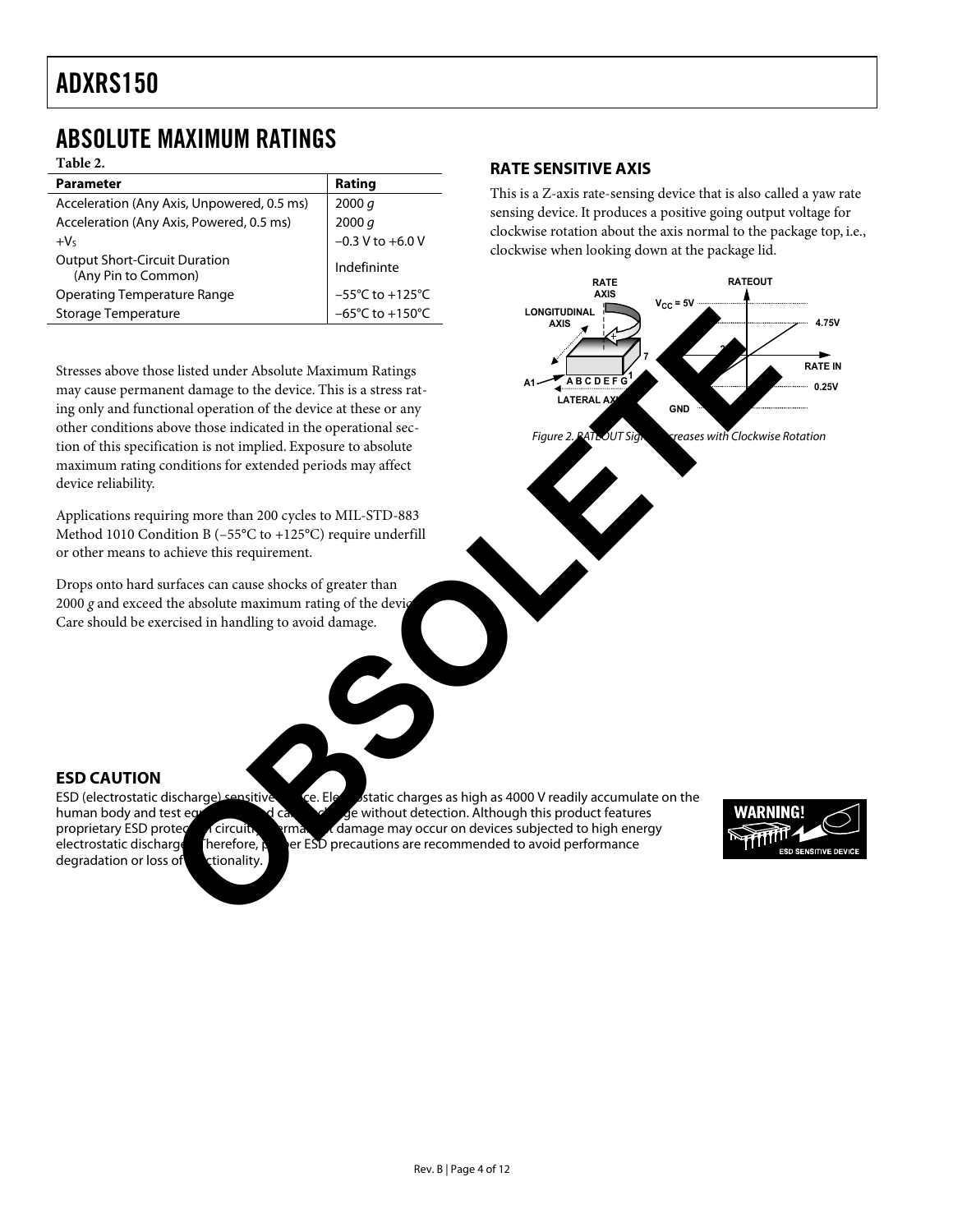## PIN CONFIGURATION AND FUNCTION DESCRIPTIONS



| AVCC 3<br><b>TEMP</b><br>2<br><b>AGND</b><br><b>RATEOUT</b><br>CMID<br><b>SUMJ</b><br>2.5V<br>G<br>F.<br>E<br>C<br>D<br>в<br>A<br>Figure 3. BGA-32 (Bottom View) |                 |                                    |  |  |  |
|------------------------------------------------------------------------------------------------------------------------------------------------------------------|-----------------|------------------------------------|--|--|--|
| <b>Table 3. Pin Function Descriptions</b><br>Pin No.                                                                                                             | <b>Mnemonic</b> | <b>Description</b>                 |  |  |  |
| 6D, 7D                                                                                                                                                           | CP <sub>5</sub> | HV Filter Capacitor-47 nF          |  |  |  |
| 6A, 7B                                                                                                                                                           | CP <sub>4</sub> | Charge Pump Capacitor-22 nF        |  |  |  |
| 6C, 7C                                                                                                                                                           | CP <sub>3</sub> | Charge Pump Capacitor-22 nF        |  |  |  |
| 5A, 5B                                                                                                                                                           | CP1             | Charge Pump Capacitor-22 nF        |  |  |  |
| 4A, 4B                                                                                                                                                           | CP <sub>2</sub> | Charge Pump Capacitor-22 nF        |  |  |  |
| 3A, 3B                                                                                                                                                           | <b>AVCC</b>     | + Analog Supply                    |  |  |  |
| 1B, 2A                                                                                                                                                           | <b>RATEOUT</b>  | <b>Rate Signal Output</b>          |  |  |  |
| 1C, 2C                                                                                                                                                           | SUMJ            | <b>Output Amp Summing Junction</b> |  |  |  |
| 1D, 2D                                                                                                                                                           | <b>CMID</b>     | HF Filter Capacitor-100 nF         |  |  |  |
| 1E, 2E                                                                                                                                                           | 2.5V            | 2.5 V Precision Reference          |  |  |  |
| 1F, 2G                                                                                                                                                           | <b>AGND</b>     | Analog Supply Return               |  |  |  |
| 3F, 3G                                                                                                                                                           | <b>TEMP</b>     | Temperature Voltage Output         |  |  |  |
| 4F, 4G                                                                                                                                                           | ST <sub>2</sub> | Self-Test for Sensor 2             |  |  |  |
| 5F, 5G                                                                                                                                                           | ST <sub>1</sub> | Self-Test for Sensor 1             |  |  |  |
| 6G, 7F                                                                                                                                                           | <b>PGND</b>     | Charge Pump Supply Return          |  |  |  |
| 6E, 7E                                                                                                                                                           | PDD             | + Charge Pump Supply               |  |  |  |
|                                                                                                                                                                  |                 |                                    |  |  |  |

#### **Table 3. Pin Function Descriptions**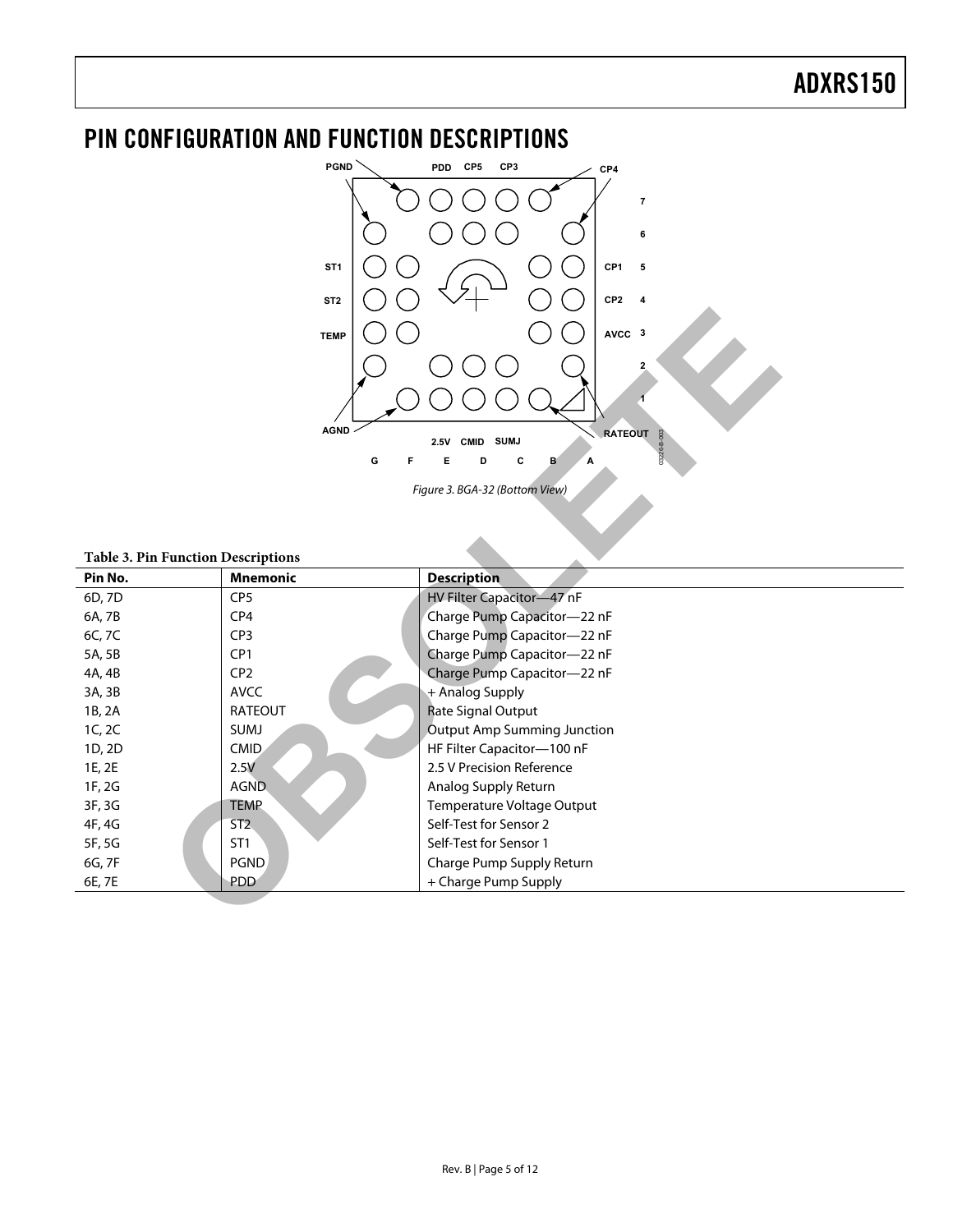# TYPICAL PERFORMANCE CHARACTERISTICS



Figure 4. Rate Sensing Start-Up Time



Figure 5. Null Stability for 1 Hour



Figure 6. Temperature Sensor Output









Figure 9. 2.5 V Voltage Reference vs. Temperature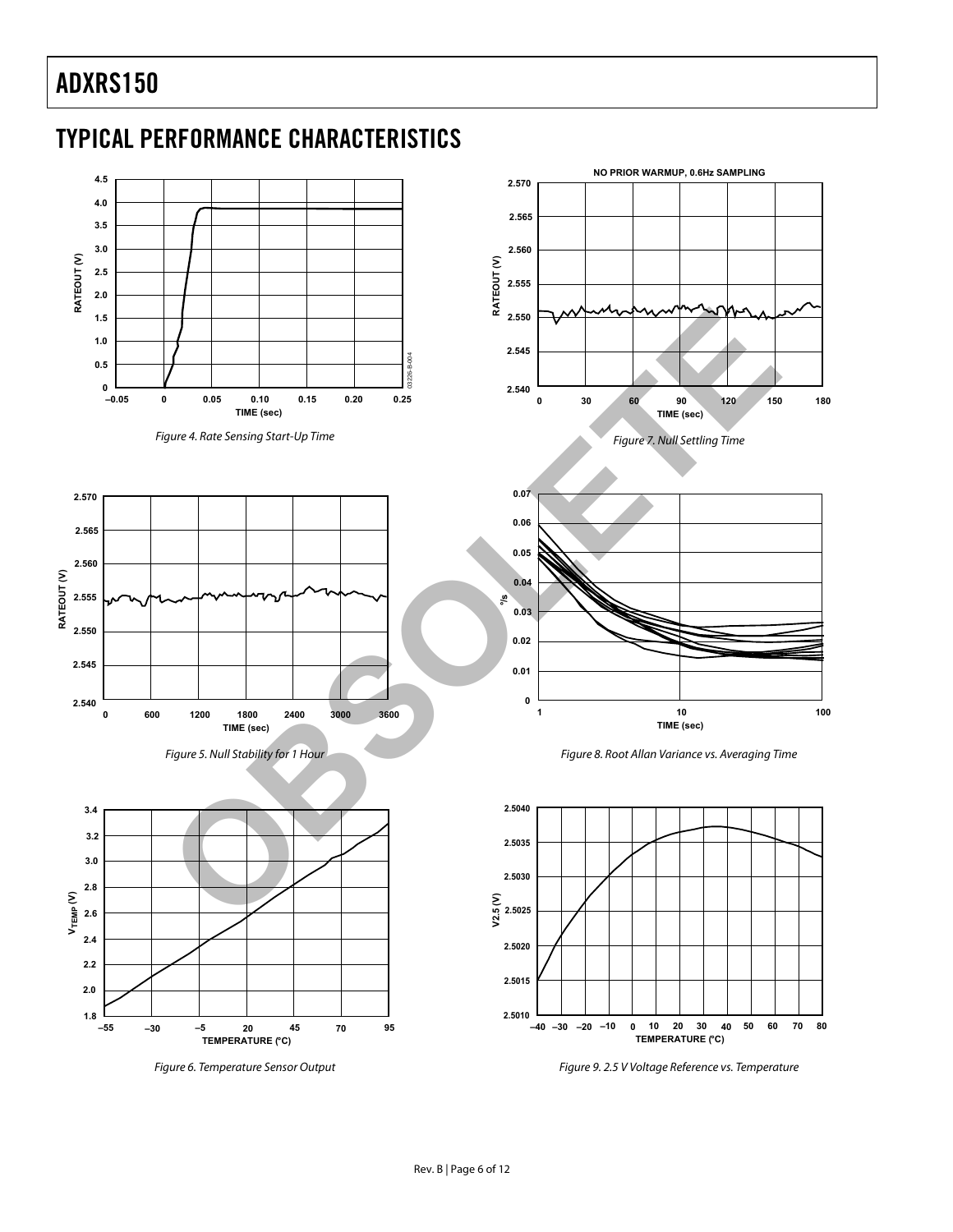@ BW = 40 Hz, Typical Vibration Characteristics, 10 *g* Flat Band, 20 Hz to 2 kHz

<span id="page-6-0"></span>

Figure 10. 10 g Random Vibration in Package-Lateral Axis Orientation



Figure 11. 10 g Random Vibration in Package-Longitudinal Axis Orientation



Figure 12. 10 g Random Vibration in Rate Axis Orientation



Figure 13. 10 g Random Vibration in Package-Lateral Axis Orientation





<span id="page-6-1"></span>

Figure 15. 10 g Random Vibration in Rate Axis Orientation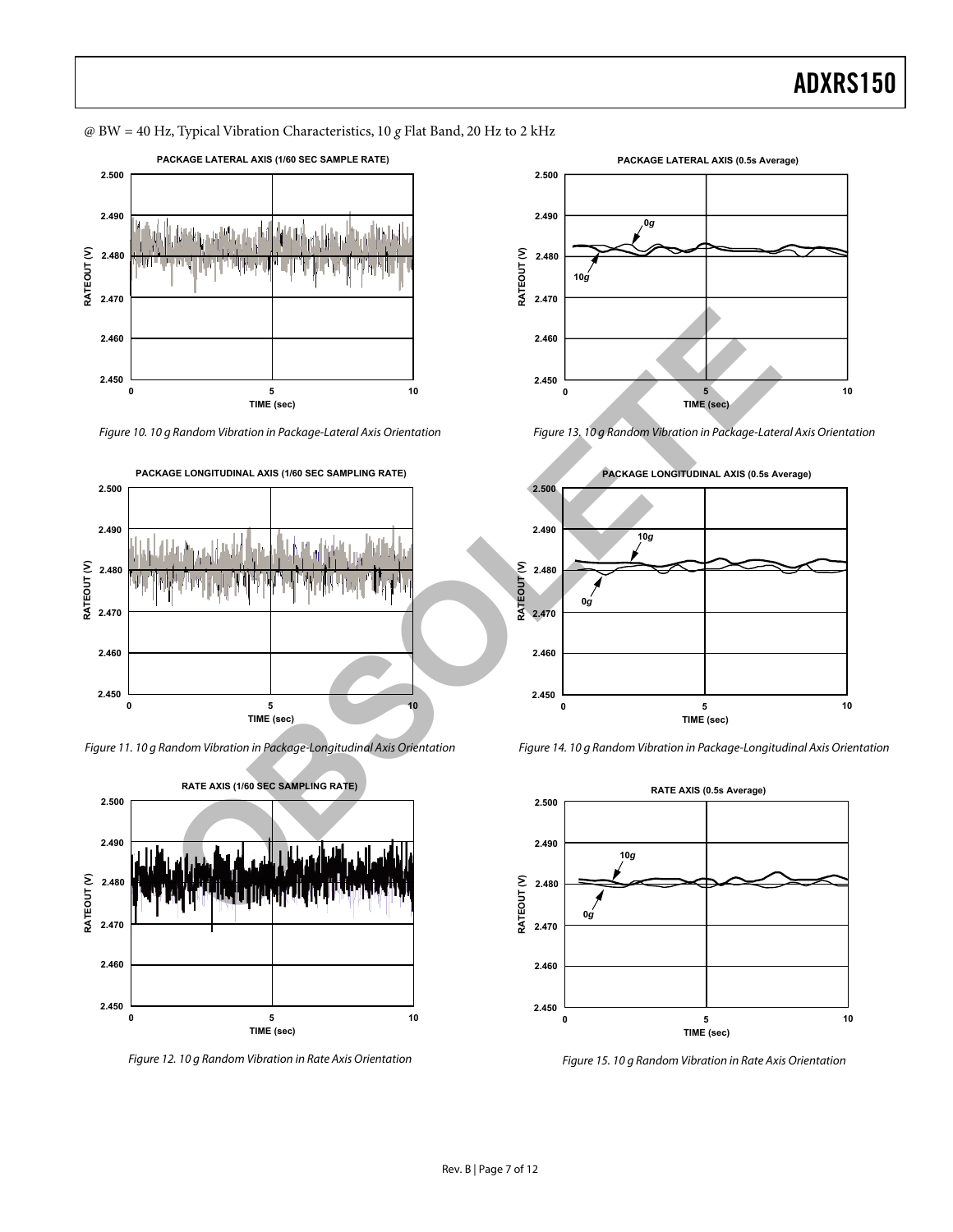#### Behavior under Various Shock Test Conditions



Figure 16. Shock Test 100 g, 5 ms in Lateral Axis (40 Hz)

| $CH1 = 1V$<br>AC 1:1 | $CH2 = 5V$<br>AC 1:1     | $CH3 = 20mV$<br>AC 1:1                                                     | 10ms/DIV<br>(10ms/DIV) |
|----------------------|--------------------------|----------------------------------------------------------------------------|------------------------|
| E                    | RATEOUT (CH1) @ 12.5mV/% |                                                                            | <b>NORM: 100kS/s</b>   |
| Œ                    |                          | للمنازلة والمعاقبتان بمناقب والمراجلات<br>INTEGRATOR (CH3) @ 0.2s (3°/DIV) |                        |
|                      | 2.6kg 0.5ms              |                                                                            |                        |
| <b>Ik</b>            |                          | REF ACCEL (CH2) @ 5mV/g                                                    |                        |
| $\overline{2}$       |                          |                                                                            |                        |

Figure 17. Hi-g Shock Test in Lateral Axis (40 Hz)



Figure 18. Hi-g Shock in Rate Axis (40 Hz)



Figure 19. Shock Test 100 g, 5 ms in Longitudinal Axis (40 Hz)

|                                                                                                                                | <b>TRIGGER MODE</b>                                                                                                                                             |
|--------------------------------------------------------------------------------------------------------------------------------|-----------------------------------------------------------------------------------------------------------------------------------------------------------------|
| Shock Test 100 q, 5 ms in Lateral Axis (40 Hz)                                                                                 | Figure 19. Shock Test 100 g, 5 ms in Longitudinal Axis (40 Hz)                                                                                                  |
| 10ms/DIV<br>$CH3 = 20mV$<br>$CH2 = 5V$<br>(10ms/DIV)<br>AC 1:1<br><b>AC 1:1</b><br><b>NORM: 100kS/s</b><br>:H1) @ 12.5mV/º/s ‡ | 100ms/DIV<br>$CH1 = 1V$ CH2 = 5V<br>$CH3 = 20mV$<br>(100ms/DIV)<br>AC 1:1<br>AC 1:1<br>AC 1:1<br>NORM: 10kS/s<br>RATEOUT (CH1) @ 12.5mV/% 1<br><b>MMAxxxxxx</b> |
| كانفراج ويتوا واستعامته والمتعاطفيان جي ليعتبده                                                                                | INTEGRATOR (CH3) @ 0.2s (3°/DIV)<br>i ingga kadilan pagpalainnya santity ng mining yang material ng Kalimerang ng Ingganit pakeuna                              |
| NTEGRATOR (CH3) @ 0.2s (3°/DIV)                                                                                                | . <del>.</del> .                                                                                                                                                |
| 0.5 <sub>ms</sub>                                                                                                              | 2.6kg 0.5mS                                                                                                                                                     |
| (CCEL (CH2) @ 5mV/g                                                                                                            | REF ACCEL (CH2) @ 5mV/g                                                                                                                                         |
| 17. Hi-g Shock Test in Lateral Axis (40 Hz)                                                                                    | Figure 20. Hi-g Shock Test, Lateral Axis, 10x Time Base (40 Hz)                                                                                                 |
| V<br>$CH3 = 20mV$<br>50ms/DIV<br>$CH2 = 5V$<br>AC 1:1<br>AC 1:1<br>(50ms/DIV)<br>NORM: 20kS/s<br>OUT (CH1) @ 12.5mV/%          | 50ms/DIV<br>$CH1 = 50mV$ CH2 = 5V<br>$CH3 = 20mV$<br>(50ms/DIV)<br>AC 1:1<br>AC 1:1<br>AC 1:1<br>NORM: 20kS/s                                                   |
|                                                                                                                                | RATEOUT (CH1) @ 12.5mV/% BW = 8Hz                                                                                                                               |
| 2 INTEGRATOR (CH3) @ 2.0s (3°/DIV)                                                                                             |                                                                                                                                                                 |
| بنا احتلط<br>17                                                                                                                | INTEGRATOR OUTPUT (CH3) @ 0.2s (3°/DIV)                                                                                                                         |

Figure 20. Hi-g Shock Test, Lateral Axis, 10× Time Base (40 Hz)



Figure 21. Hi-g Shock, Rate Axis, BW Reduced to 8 Hz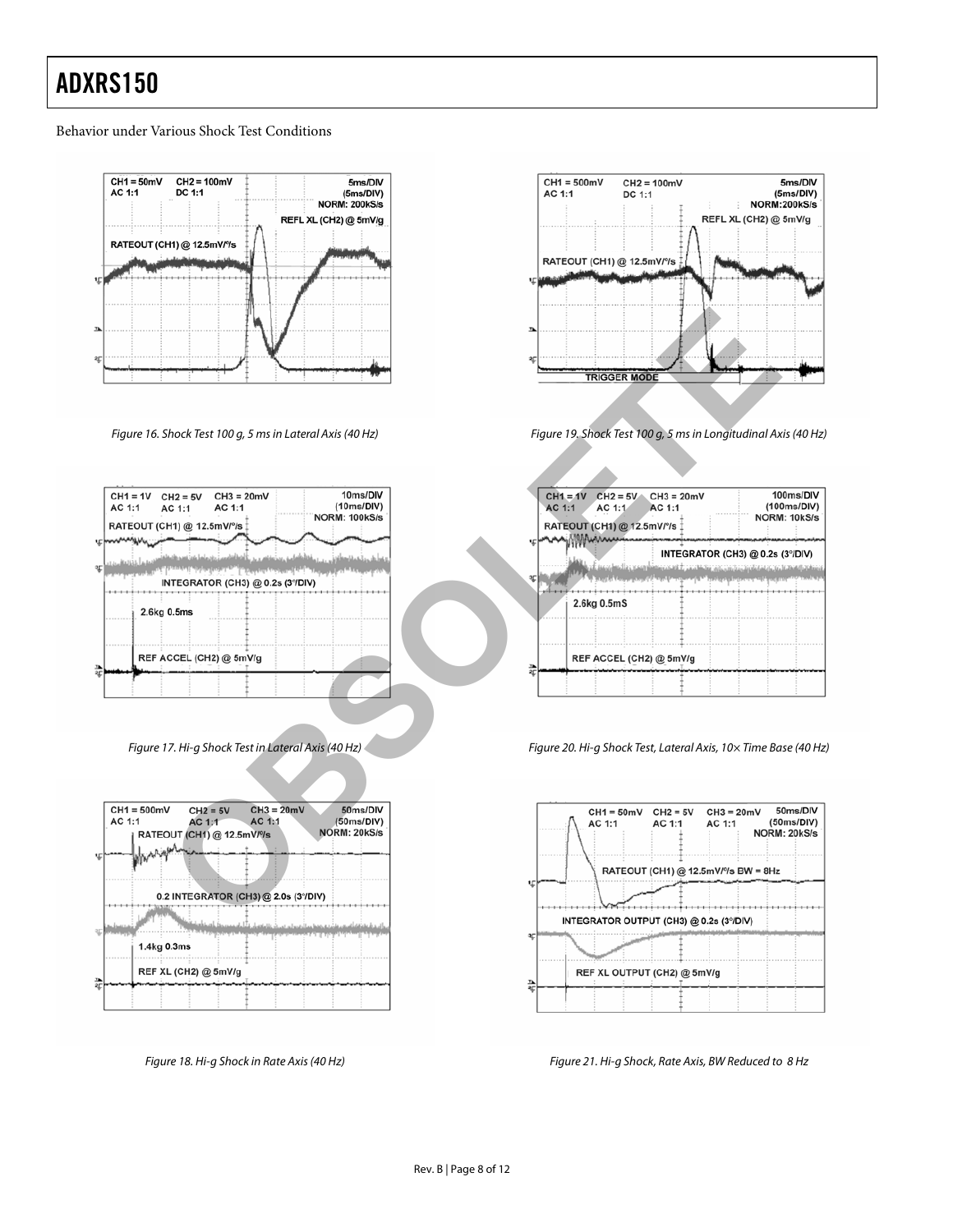### THEORY OF OPERATION

The ADXRS150 operates on the principle of a resonator gyro. Two polysilicon sensing structures each contain a dither frame, which is electrostatically driven to resonance. This produces the necessary velocity element to produce a Coriolis force during angular rate. At two of the outer extremes of each frame, orthogonal to the dither motion, movable fingers are placed between fixed pickoff fingers to form a capacitive pickoff structure that senses Coriolis motion. The resulting signal is fed to a series of gain and demodulation stages that produce the electrical rate signal output. The dual-sensor design rejects external *g*-forces and vibration. Fabricating the sensor with the signal conditioning electronics preserves signal integrity in noisy environments.

The electrostatic resonator requires 14 V to 16 V for operation. Since only 5 V is typically available in most applications, a charge pump is included on-chip. If an external 14 V to 16 V supply is available, the two capacitors on CP1–CP4 can be omitted, and this supply can be connected to CP5 (Pin 7D) with a 100 nF decoupling capacitor in place of the 47 nF.

After the demodulation stage, there is a single-pole low-pass filter consisting of an internal 9 k $\Omega$  resistor (R<sub>SEN1</sub>) and an external user-supplied capacitor (CMID). A CMID capacitor of 100 nF sets a 400 Hz ± 35% low-pass pole and is used to limit high frequency artifacts before final amplification. The bandwidth limit capacitor, Cour, sets the pass bandwidth (see Figure 23 and the Setting Bandwidth section).

<span id="page-8-1"></span>



Figure 22. Example Application Circuit (Top View)

#### **SUPPLY AND COMMON CONSIDERATIONS**

Only power supplies used for supplying analog circuits are recommended for powering the ADXRS150. High frequency noise and transients associated with digital circuit supplies may have adverse effects on device operation.

[Figure 22 s](#page-8-1)hows the recommended connections for the ADXRS150 where both AVCC and PDD have a separate decoupling capacitor. These should be placed as close to their respective pins as possible before routing to the system analog supply. This will minimize the noise injected by the charge pump that uses the PDD supply.

<span id="page-8-0"></span>It is also recommended to place the charge pump capacitors connected to the CP1–CP4 pins as close to the part as possible. These capacitors are used to produce the on-chip high voltage supply switched at the dither frequency at approximately 14 kHz. Care should be taken to ensure that there is no more than 50 pF of stray capacitance between CP1–CP4 and ground. Surface-mount chip capacitors are suitable as long as they are rated for over 15 V.



Figure 23. Block Diagram with External Components

#### **SETTING BANDWIDTH**

External capacitors CMID and  $C_{\text{OUT}}$  are used in combination with on-chip resistors to create two low-pass filters to limit the bandwidth of the ADXRS150's rate response. The –3 dB frequency set by  $R_{OUT}$  and  $C_{OUT}$  is

$$
f_{OUT} = 1/(2 \times \pi \times R_{OUT} \times C_{OUT})
$$

and can be well controlled since *R*<sub>OUT</sub> has been trimmed during manufacturing to be 180 k $\Omega$  ± 1%. Any external resistor applied between the RATEOUT (1B,2A) and SUMJ (1C,2C) pins results in

$$
R_{OUT} = (180 \text{ k}\Omega \times R_{EXT})/(180 \text{ k}\Omega + R_{EXT})
$$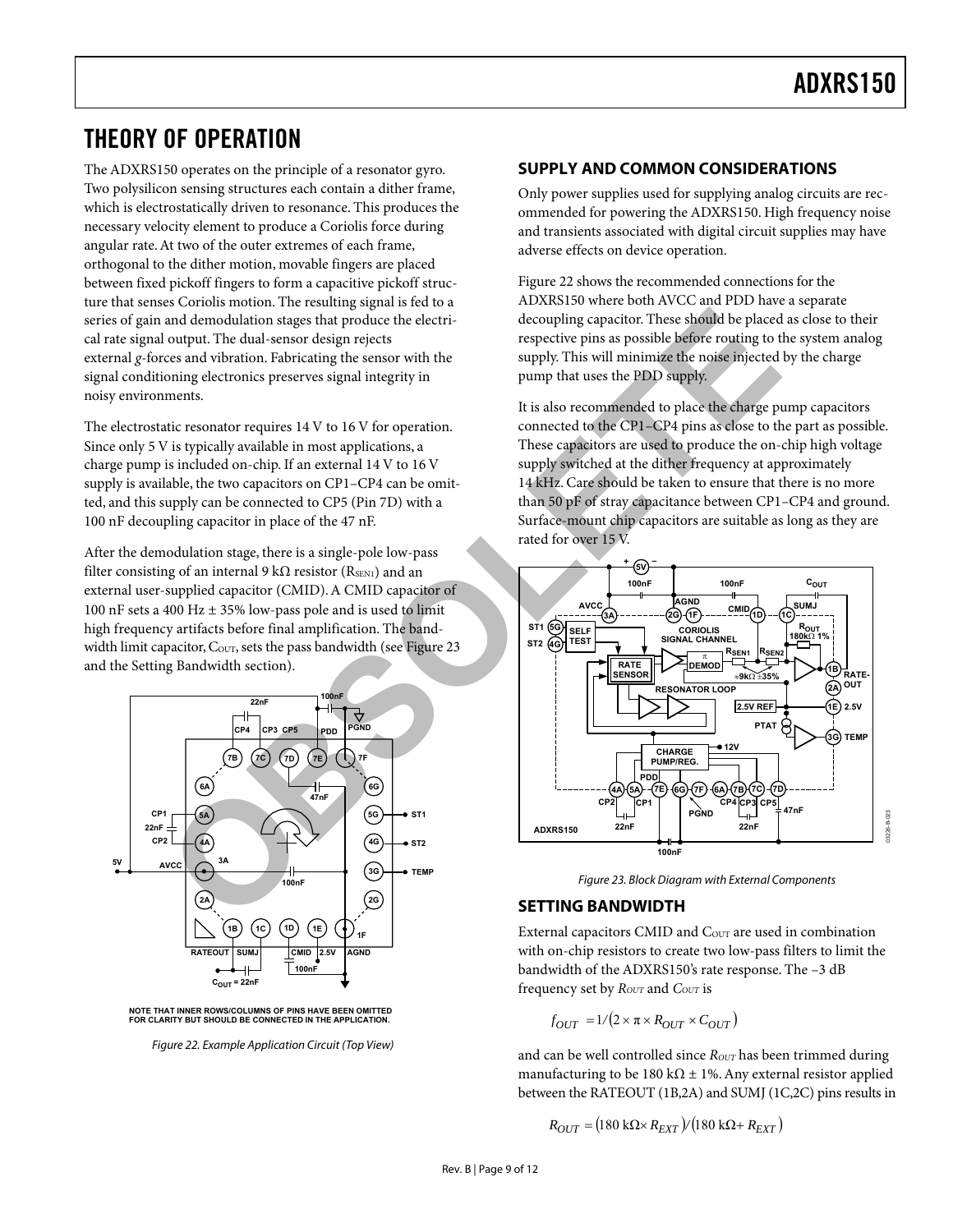The –3 dB frequency is set by RSEN (the parallel combination of RSEN1 and RSEN2) at about 4.5 k $\Omega$  nominal; CMID is less well controlled since R<sub>SEN1</sub> and R<sub>SEN2</sub> have been used to trim the rate sensitivity during manufacturing and have a ±35% tolerance. Its primary purpose is to limit the high frequency

demodulation artifacts from saturating the final amplifier stage. Thus, this pole of nominally 400 Hz @ 0.1 µF need not be precise. Lower frequency is preferable, but its variability usually requires it to be about 10 times greater (in order to preserve phase integrity) than the well-controlled output pole. In general, both –3 dB filter frequencies should be set as low as possible to reduce the amplitude of these high frequency artifacts as well as to reduce the overall system noise.

#### **INCREASING MEASUREMENT RANGE**

The full-scale measurement range of the ADXRS150 can be increased by placing an external resistor between the RATEOUT (1B, 2A) and SUMJ (1C, 2C) pins, which would parallel the internal R<sub>OUT</sub> resistor that is factory-trimmed to 180 kΩ. For example, a 330 kΩ external resistor will give approximately 8.1 mV/°/sec sensitivity and a commensurate ~50% increase in the full-scale range. This is effective for up to a 4× increase in the full-scale range (minimum value of the parallel resistor allowed is 45 kΩ). Beyond this amount of external sensitivity reduction, the internal circuitry headroom requirements prevent further increase in the linear full-scale output range. The drawbacks of modifying the full-scale range are the additional output null drift (as much as 2°/sec over temperature) and the readjustment of the initial null bias (see the Null Adjustment section). requencies should be set as low as possible to<br>
del of the soliting policy supply disturbances may reflect the highlines by the solitical signal signal signal signal signal signal signal signal signal signal signal signal

#### **TEMPERATURE OUTPUT AND CALIBRATION**

It is common practice to temperature-calibrate gyros to improve their overall accuracy. The ADXRS150 has a temperature-proportional voltage output that provides input to such a calibration method. The voltage at TEMP (3F, 3G) is nominally 2.5 V at 27°C and has a PTAT (proportional to absolute temperature) characteristic of 8.4 mV/°C. Note that the TEMP output circuitry is limited to 50 µA source current.

Using a 3-point calibration technique, it is possible to calibrate the ADXRS150's null and sensitivity drift to an overall accuracy of nearly 300°/hour. An overall accuracy of 70°/hour or better is possible using more points. Limiting the bandwidth of the device reduces the flat-band noise during the calibration process, improving the measurement accuracy at each calibration point.

#### **USING THE ADXRS150 WITH A SUPPLY-RATIOMETRIC ADC**

The ADXRS150's RATEOUT signal is nonratiometric, i.e., neither the null voltage nor the rate sensitivity is proportional to the supply. Instead they are nominally constant for dc supply changes within the 4.75 V to 5.25 V operating range. If the ADXRS150 is used with a supply-ratiometric ADC, the

ADXRS150's 2.5 V output can be converted and used to make corrections in software for the supply variations.

#### **NULL ADJUSTMENT**

Null adjustment is possible by injecting a suitable current to SUMJ (1C, 2C). Adding a suitable resistor to either ground or the positive supply is a simple way of achieving this. The nominal 2.5 V null is for a symmetrical swing range at RATEOUT (1B, 2A). However, a nonsymmetric output swing may be suitable in some applications. Note that if a resistor is connected to the positive supply, supply disturbances may reflect some null instability. Digital supply noise should be avoided particularly in this case (see the Supply and Common Considerations section).

The resistor value to use is approximately

$$
R_{NULL} = (2.5 \times 180,000)/(V_{NULL0} - V_{NULL1})
$$

*V<sub>NULL0</sub>* is the unadjusted zero-rate output, and *V<sub>NULL1</sub>* is the target null value. If the initial value is below the desired value, the resistor should terminate on common or ground. If it is above the desired value, the resistor should terminate on the 5 V supply. Values typically are in the 1 MΩ to 5 MΩ range.

If an external resistor is used across RATEOUT and SUMJ, the parallel equivalent value is substituted into the above equation. Note that the resistor value is an estimate since it assumes  $V_{CC}$  = 5.0 V and  $V<sub>SUMJ</sub> = 2.5 V$ .

#### **SELF-TEST FUNCTION**

The ADXRS150 includes a self-test feature that actuates each of the sensing structures and associated electronics in the same manner as if subjected to angular rate. It is activated by standard logic high levels applied to inputs ST1 (5F, 5G), ST2 (4F, 4G), or both. ST1 causes the voltage at RATEOUT to change about –0.66 V, and ST2 causes an opposite change of +0.66 V. The selftest response follows the viscosity temperature dependence of the package atmosphere, approximately 0.25%/°C.

Activating both ST1 and ST2 simultaneously is not damaging. Since ST1 and ST2 are not necessarily closely matched, actuating both simultaneously may result in an apparent null bias shift.

#### **CONTINUOUS SELF-TEST**

The one-chip integration of the ADXRS150 gives it higher reliability than is obtainable with any other high volume manufacturing method. Also, it is manufactured under a mature BIMOS process that has field-proven reliability. As an additional failure detection measure, power-on self-test can be performed. However, some applications may warrant continuous self-test while sensing rate. Application notes outlining continuous self-test techniques are also available on the Analog Devices website.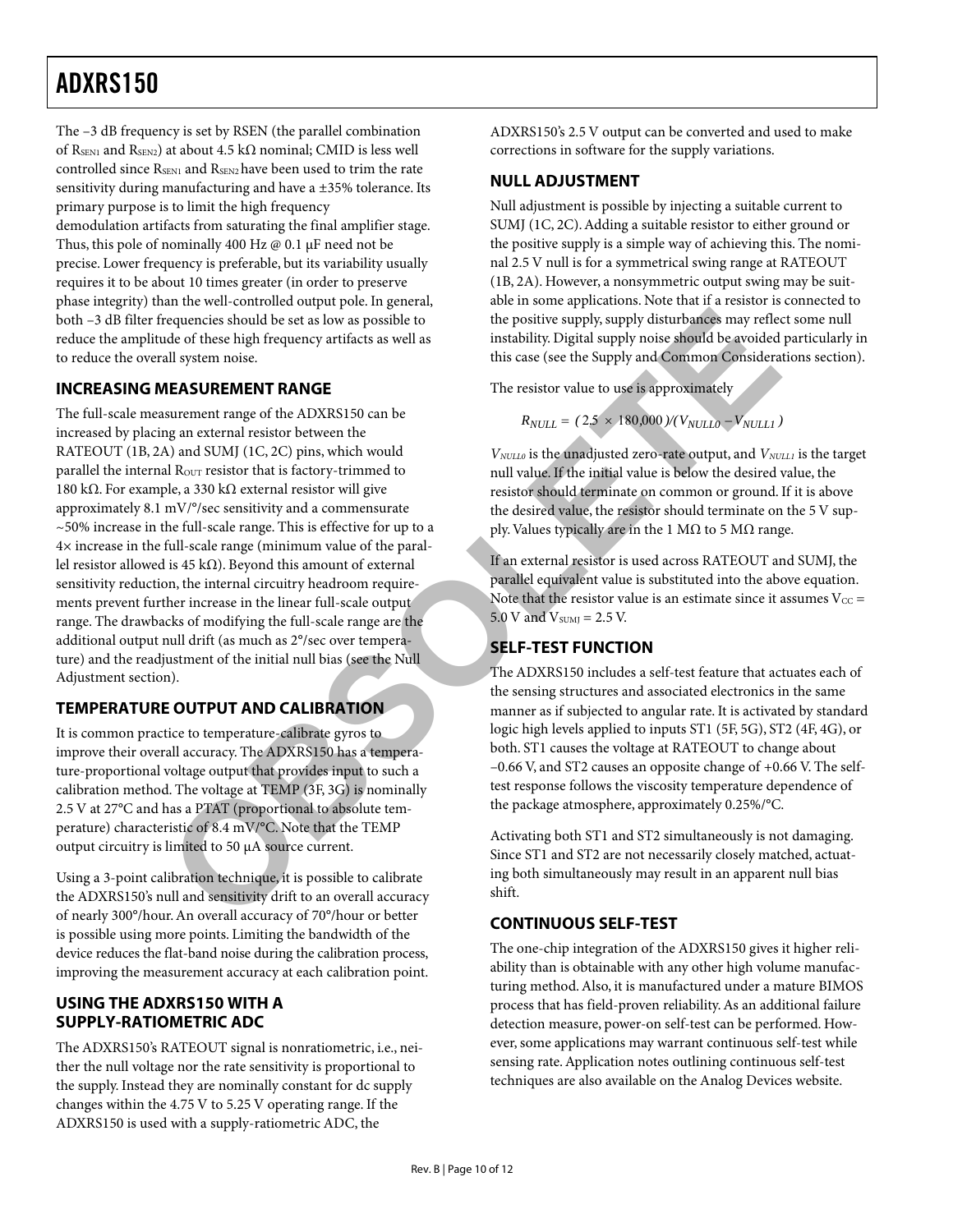#### **ACCELERATION SENSITIVITY**

The sign convention used is that lateral acceleration is positive in the direction from Pin Column A to Pin Column G of the package. That is, a device has positive sensitivity if its voltage output increases when the row of Pins 2A–6A are tipped under the row of Pins 2G–6G in the earth's gravity.

There are two effects of concern, shifts in the static null and induced null noise. Scale factor is not significantly affected until the acceleration reaches several hundred  $m/s<sup>2</sup>$ .

Vibration rectification for frequencies up to 20 kHz is on the order of  $0.00002(^{\circ}/s)/(m/s^2)^2$ , is not significantly dependent on frequency, and has been verified up to  $400 \text{ m/s}^2 \text{ rms}$ .

Linear vibration spectral density near the 14 kHz sensor resonance translates into output noise. In order to have a significant effect, the vibration must be within the angular rate bandwidth (typically ±40 Hz of the resonance), so it takes considerable high frequency vibration to have any effect.

Away from the 14 kHz resonance the effect is not discernible, except for vibration frequencies within the angular rate pass band. This can be seen in Figure 10 to Figure 15 for the various sensor axes. The in-band effect can be seen in Figure 25. This is the result of the static *g*-sensitivity. The specimen used for [Figure 25 h](#page-10-0)ad a *g*-sensitivity of 0.15°/s/*g* and its total in-band noise degraded from 3 mV rms to 5 mV rms for the specified vibration. The effect of broadband vibration up to 20 kHz is shown in Figure 24 and Figure 26.

The output noise of the part falls away in accordance with the output low-pass filter and does not contain any spikes greater than 1% of the low frequency noise. A typical noise spectrum is shown in Figure 27.

<span id="page-10-1"></span>

Figure 24. Random Vibration (Lateral) 10 kHz to 20 kHz at 0.01 g/√Hz with 60 Hz Sampling and 0.5 sec Averaging

<span id="page-10-0"></span>

<span id="page-10-2"></span>Figure 25. Random Vibration (Lateral) 2 Hz to 40 Hz, 3.2 g rms



Figure 26. Random Vibration (Lateral) 10 kHz to 20 kHz at 0.01 g/√Hz with 60 Hz Sampling and 0.5 sec Averaging

<span id="page-10-3"></span>

Figure 27. Noise Spectral Density at RATEOUT –BW = 4 Hz